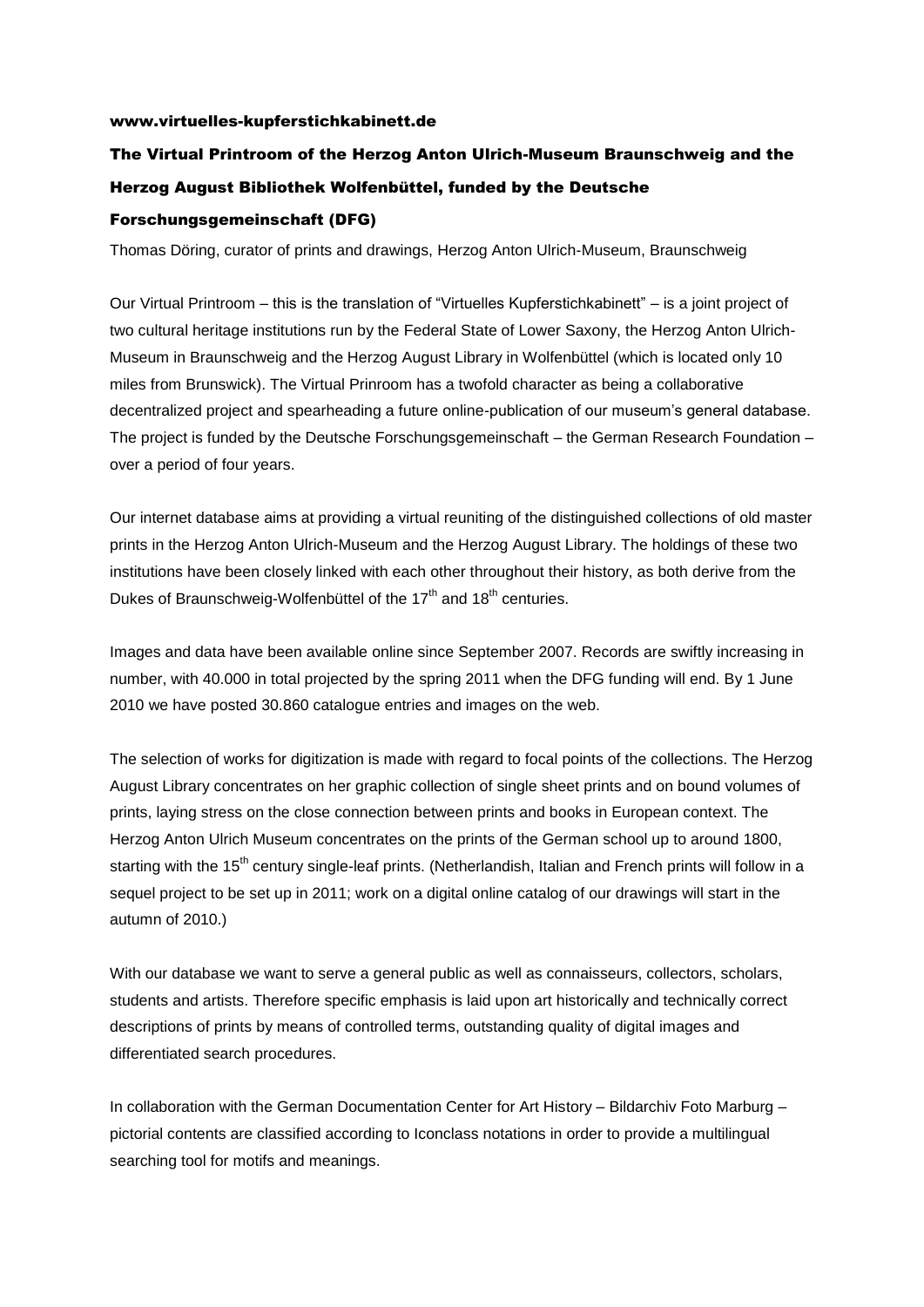The images can be downloaded in the quality of the page view. Beyond that every image can be zoomed (with a tool named "zoomify") in order to discern every detail of technique and motif, but it cannot be downloaded in this quality.

## What and How can you search within this database?

First you can decide to search in both collections or to exclude one of them. Up to three search categories can be combinded. Each field gives you 25 indexed categories that can be combined in various constellations.

## Who is working for this database? And what is the role of the curator?

The project team consists of a maximum of eleven persons divided in two units. These units work in a decentralized manner at the respective institutions, submitting data to the common proprietary onlinedatabase. The project head is the museum's Curator of Prints and Drawings supported by the library's Curator of Manuscripts and Prints. Cataloguing provides full-time work for two art historians, advised by a historian of art technology and aided by four part time student assistants. Digitization is carried out in-house by photographers.

Concerning the role of the curator I can say, that the curator has the full responsibility for this project as a whole: from the initial idea down to every decision about scope, content, structure, accessibility and appearance of the database – of course continuous coordination with the directors of the institutions.

The result of this lean project management is a high efficiency of the work, bringing about new features almost every month: Since some weeks we an English version of the search screen and the search help is available. Brand new is the possibility to compare images (including zoomed details) of selected prints side by side on the screen. Another new feature is the indication of the depicted place via Getty Thesaurus of Geographical Names and google maps.

Of course the lean project management and the emphasis on the art historical capacities have their flip side, too. For all the programming work there just one (brilliant) student of information technology to rely on. Additional programming is being done by my library colleague himself.

In sum, the project benefits strongly from the exemplary co-operation between museum and library, combining the strengths of the respective institutions: the museum provides art historical tradition and the practice of cataloguing works of art, while the library contributes state-of-the-art knowledge and technology for all matters of digitization, data management, and database-networking.

I can definitely recommend this kind of co-operation between museum and library for small or mid-size museums without departments or experts for Information Technology and collection management.